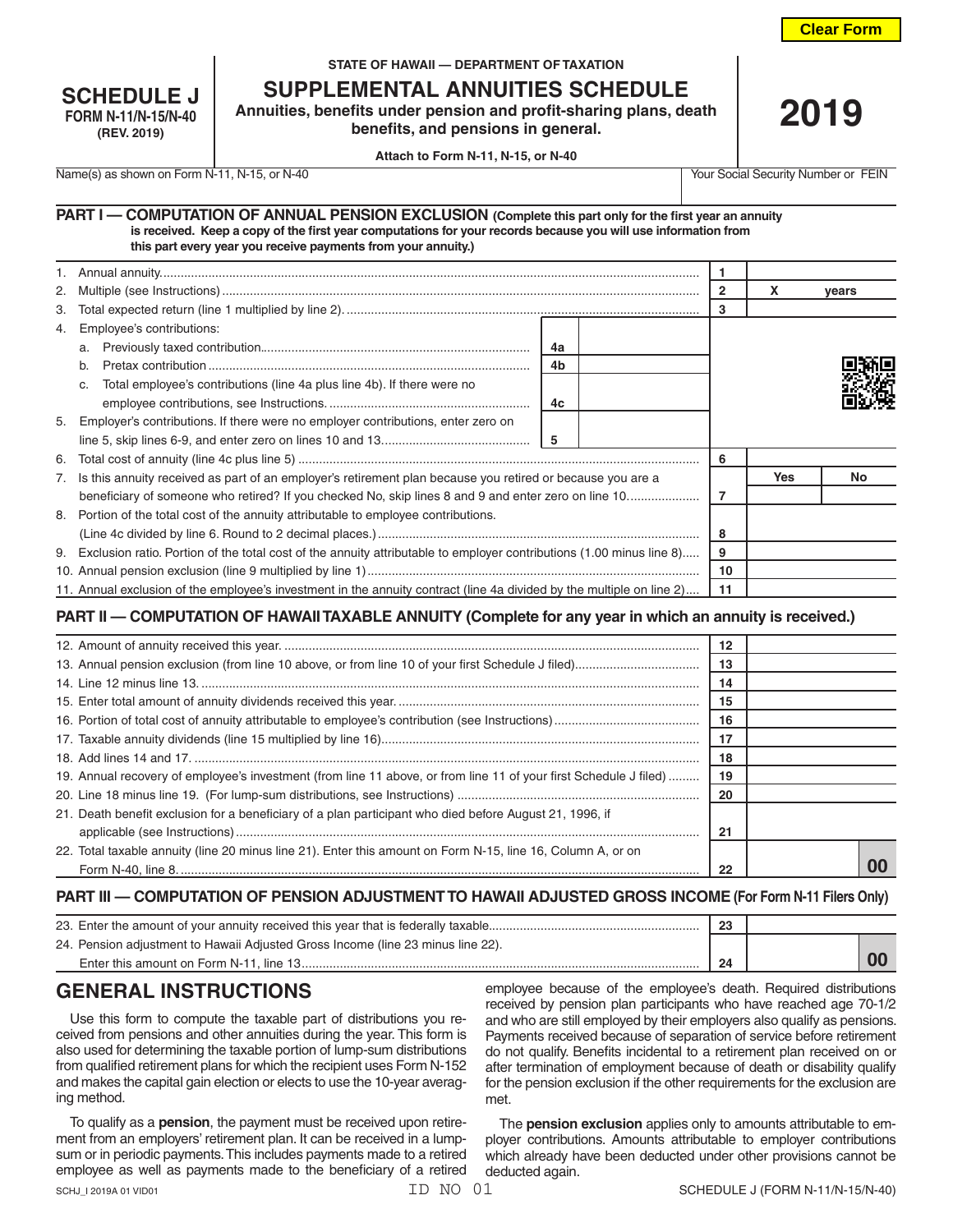**Note:** Section 18-235-7-03(c), Hawaii Administrative Rules, clarifies that pension plan distributions received after 1997 are exempt from the Hawaii income tax when the distributions are attributable to certain em ployer contributions. The purpose of the rule is to exempt distributions attributable to employer contributions, notwithstanding the employer's choice of entity for doing business (i.e., sole proprietorship, S corpora tions, partnerships, and limited liability companies).

## **WHO MUST USE THIS FORM**

You **MUST** use this form if you received payment from any of the following:

- 1. A privately purchased annuity. The portion of your cost included in each distribution may be excluded.
- 2. A profit-sharing plan to which employee contributions were made. Only the increase in the value of the plan attributable to your con tributions is taxable.
- 3. A death benefit as a beneficiary of a deceased employee.
- 4. A pension plan to which employee contributions were made (i.e. both the employee and the employer contributed towards the cost of the pension). Only the increase in the value of the plan attribut able to your contributions is taxable.
- 5. A qualified retirement plan in the form of a lump-sum and you are using Form N-152 to make a capital gain election or to use the 10-year averaging method to report the lump-sum distribution.
- 6. A hybrid plan which is partly pension and partly deferred com pensation, such as a 401(k) plan with a profit-sharing component or employer matching program, an SEP plan with employer con tributions as well as salary reduction option, or any similar hybrid plan.

If you did not contribute to the cost of your annuity that is not a part of an employer's pension plan or you recovered your entire cost before July 1, 1989, under the prior three year recovery rule, report your total annuity received this year on Form N-15, line 16, Column A. If you are filing Form N-11, the taxable amount should have already been includ ed in the amount reported as federal adjusted gross income on line 7.

If you receive benefits from more than one plan, a separate Sched ule J must be completed for each plan.

### **WHO SHOULD NOT USE THIS FORM**

DO **NOT** use this form if you received a payment from any of the following:

- 1. An annuity you receive which is NOT part of your employer's pen sion plan AND to which no employee contributions were made. The full amount received is taxable and must be reported on Form N-15, line 16, column A. If you are filing Form N-11, the taxable amount should have already been included in the amount reported as federal adjusted gross income on line 7.
- 2. An annuity you receive which is NOT part of your employer's pen sion plan in which the cost to you was recovered before July 1, 1989, under the three year recovery rule formerly permitted. The full amount received is taxable and must be reported on Form N-15, line 16, Column A. If you are filing Form N-11, the taxable amount should have already been included in the amount report ed as federal adjusted gross income on line 7.
- 3. A pension plan to which NO employee contributions were made (i.e. the employer paid for the entire cost of the pension) if distribu tions are made after retiring or after attaining the age of 70-1/2. The entire amount is NOT subject to Hawaii taxation and need not be reported. If you are filing Form N-11, the amount reported as taxable for federal should be included on Form N-11, line 13.
- 4. A pension plan to which NO employee contributions were made (i.e. the employer paid for the entire cost of the pension) if distribu tions are made for any reason other than retirement or the attain ment of age 70-1/2 (e.g., you quit, were laid off or fired, the plan was terminated, etc.). The full amount received is taxable and must be reported on Form N-15, line 16, Column A. If you are filing Form N-11, the taxable amount should have already been included in the amount reported as federal adjusted gross income on line 7.
- 5. The state retirement system or any other public retirement system. Distributions from a public retirement system are not subject to Hawaii's personal net income tax. However, distributions attribut able to voluntary contributions made under an elective right by an employee of a government employer are subject to Hawaii per sonal income tax (see sections 18-235-7-01 through 18-235-7- 03, Hawaii Administrative Rules (HAR)). If voluntary contributions were made, use this form to calculate the amount of the pension income subject to Hawaii personal income tax. If you are filing Form N-11, the amount reported as taxable pension for federal income tax purposes, but excluded from Hawaii personal income tax, should be included on Form N-11, line 13.

If you have received a lump-sum distribution, also see Form N-152, Tax on Lump-Sum Distributions.

See Administrative Rules section 18-235-7-01 through 18-235-7-03 for further information.

## **LINE-BY-LINE INSTRUCTIONS**

#### **PART I — COMPUTATION OF THE ANNUAL PENSION EXCLUSION — Use this part to compute the amount of the nontaxable portion of pension or annuity payments received each year.**

This part must be completed only in the first year a distribution is received. The computations made in this part will not change from year to year. Keep a copy of this part since you will need the information each year a distribution is received to compute the taxable portion of the distribution.

**Line 1. Annual annuity —** Enter the amount you will receive each year. If you received a distribution for only part of a year, report an amount that reflects what you would have received had distributions been made for a 12 month period.

Include on this line only amounts that are fixed and definite. Any indefinite or varying amounts should be included in Part II, line 15.

If you are using this form to determine the taxable amount of a lumpsum distribution to be reported on Form N-152, enter on line 1 the total amount of the distribution. If you are electing to include in taxable in come this year the net unrealized appreciation (NUA) of your employ er's securities received as part of the distribution, include on this line the appropriate amount from the box which is your NUA in employer's securities on federal Form 1099-R.

**Line 2. Multiple —** Enter the multiple used for federal purposes to de termine the expected return on the contract. This number represents the expected number of years that the annuity will be paid based on your age and other factors. See the discussion regarding Expected Re turn and actuarial tables in Internal Revenue Service Publication 939.

If you are using this form to determine the taxable amount of a lumpsum distribution to be reported on Form N-152, enter "1" on this line.

**Line 4a. Employee's contributions which were previously taxed —** This includes premiums, contributions, or other amounts paid including amounts your employer contributed if you were required to include these amounts in income.